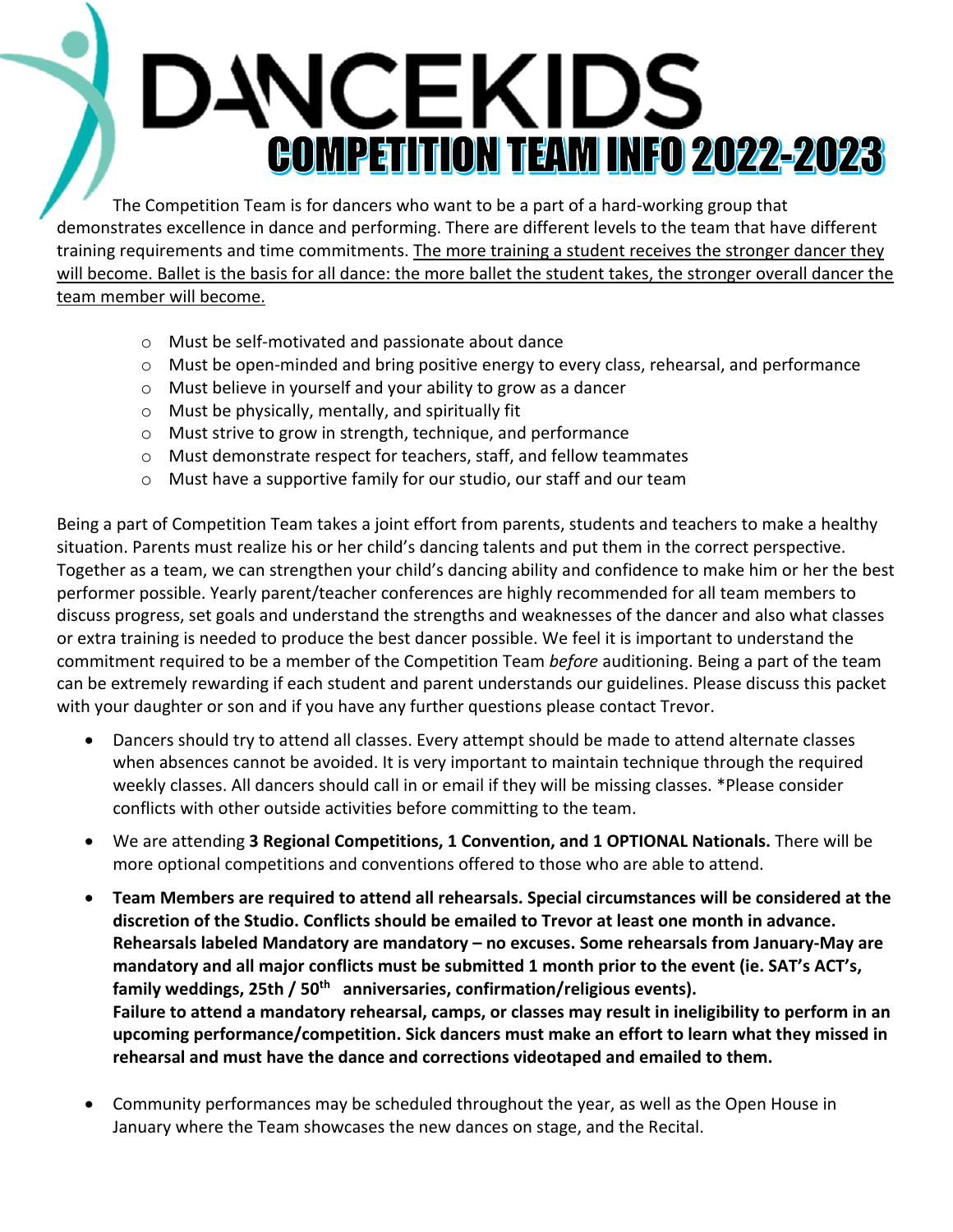• Please make sure that all if your personal information is up to date on JackRabbit (address, email address, phone number) and you are encouraged to add the dancer's email address and/or phone number so they can be contacted directly if needed.

#### **Team Requirements**

#### You have received a document called "**Team Requirements 2022-2023"**

This will let you know what technique classes are required for not only the Fall/Spring season but the Summer as well. It is based on the level of group dance you are in, whether it's a small group or large group, and how many hours you are comfortable with committing to be at the studio throughout the season. If you chose to be at the studio for just a few classes a week, then you will only be in the large groups and lines. If you chose to take more that 5 technique classes a week plus the group rehearsal once a week, then you may be placed in a small group routine.

#### **Finances**

- An audition fee of \$25 for the Competition Team is required to audition due on the audition date.
- The Monthly Duo/Trio Fee is \$50/person per dance.
- The Monthly Solo Fee is \$60/person.
- Submit Team fees a by 8/5
	- o Once Yearly Competition Team Fee: \$50.00 per person
		- This fee covers the paperwork and account management associated with team activities and the Open House.

## **Budget Billing**

This is a new! We are introducing a convenient "Budget Billing" for competition team members. All team members will be required to participate to make the process simpler for everyone. Budget Bills will be figured in late July/early August.

Here's how it works:

- 1. We will estimate your expenses over a 10-month period including:
	- 1. Tuition
	- 2. Costumes
	- 3. Choreography Fees
	- 4. Competition Entry Fees
- 2. We will divide all of your expenses into 10 even monthly payments (Due on the 15th of each month, starting August 15th).
- 3. Money raised will be credited to your account the following month.
- 4. Work Scholarships will be applied towards your next month's bill. For example, if you earn work scholarship money in August, it will be applied to your September budget bill tuition on 9/15.
- 5. Private lessons and solo/duet choreography fees are NOT included in budget billing.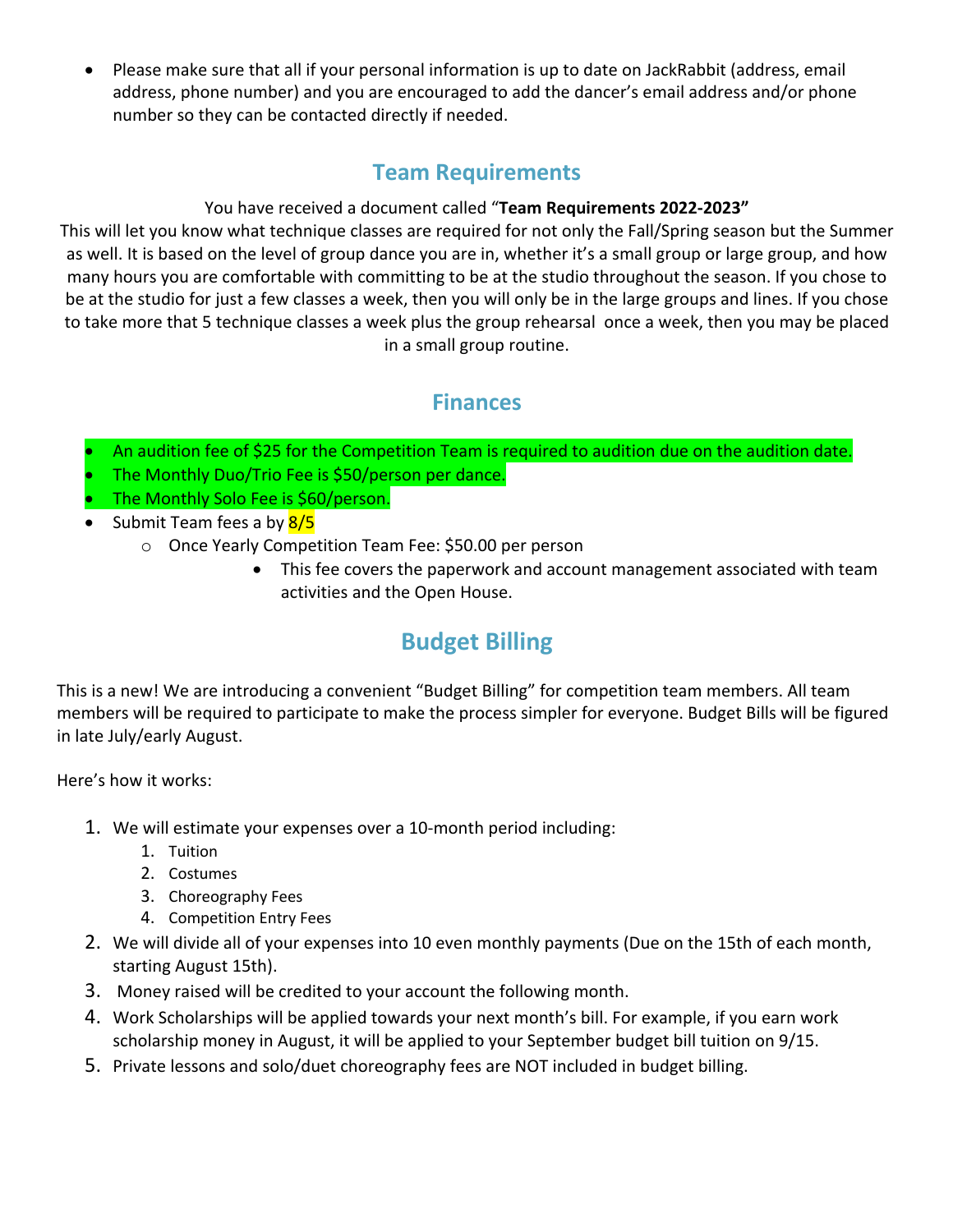#### **MANDATORY CHOREOGRAPHY WEEK AUGUST 6-10**

- This is the week that we will learn all of the group dances for the upcoming Competition Season.
- Choreography Fees may vary depending on the dance and choreographer.
- Choreography Fees are due by August  $1<sup>st</sup>$ .
- All dances will be finalized by June/July and Solo and Duo/Trios may start sooner.
- **Team Choreography Fees are as follows:** 
	- o Production: \$25 per dancer
	- o Large Groups: \$45 per dancer
	- o Small Groups: \$60 per dancer
	- o Trio: \$75 per dancer
	- o Duo: \$125 per dancer
	- o Solo: \$200 per solo
- **Costume Fees**. Expect to spend a minimum of \$100 on all group dances. Prices vary from costume to costume but this fee includes accessories, alterations, details and embellishments, jewelry, and rhinestones. We will be introducing a "Costume Resale" organization where dancers can purchase previously used costumes from other dancers for their solo and duo/trios and in some cases groups for a discounted price. The studio will help organize this to make it as easy and accessible as possible and is simply provided to help with cutting down costs. So keep those costumes clean!
- **Summer Intensives** are June 25-28 and July 21-24. It is strongly encouraged for team members to attend both but ONE IS MANDATORY. Also, weekly classes are provided and encouraged to maintain your flexibility and strength during the summer. Camps are generally 8:30am-1:30pm
	- o 1 Summer Intensive- \$150
	- o 2 Summer Intensives- \$250

#### **Join the Fund Brigade to help with finances!**

This is a fundraising group led by the parents with support and help from the studio. If you are interested select the box on the Volunteer Form.

• At least 3 hours of volunteering for the team is required of each family. Help most needed at the January Showcase (Open House) and the Recital. Other are Props, Costumes, Camps, Events, Parties, etc.

#### **DANCER EXPECTATIONS**

- Each member should strive to be the best dancer he/she can be. This requires hard work and the willingness to take corrections and have a positive, healthy outlook on his or her strengths and weaknesses.
- Each member should have a dance notebook to record goals, dreams, daily challenges, and achievements.